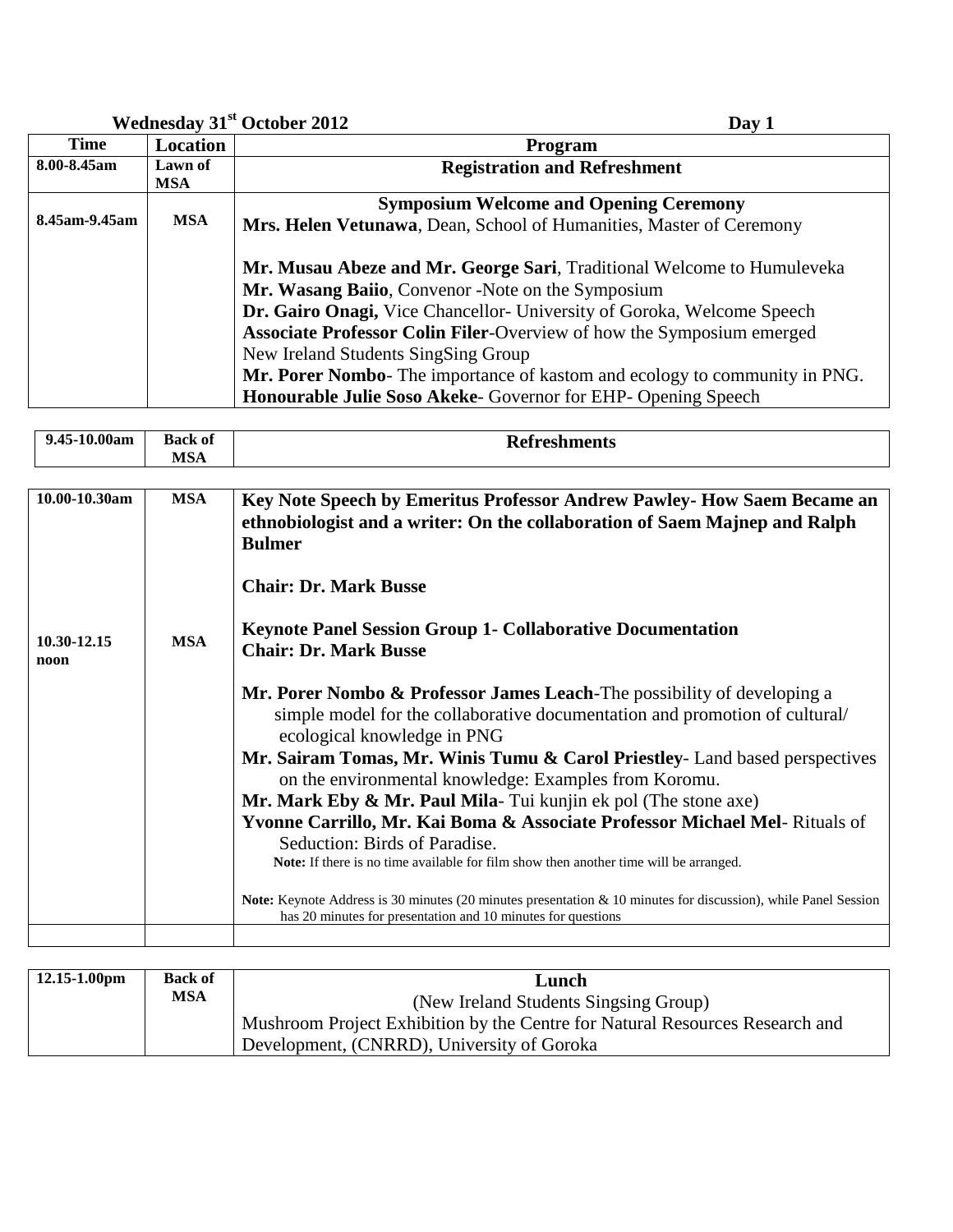|             |                                                        | <b>Working Group Session - Collaborative Documentation (Continued)</b>                                                                                                                                                                                                                                                                                                                                                                                                                                                                                                                                                                                                                                                                                                                                                                                                                                                                                                                                                                                                                                                                                                                                                                                                                                                                                                                                                                                                                                                                   |
|-------------|--------------------------------------------------------|------------------------------------------------------------------------------------------------------------------------------------------------------------------------------------------------------------------------------------------------------------------------------------------------------------------------------------------------------------------------------------------------------------------------------------------------------------------------------------------------------------------------------------------------------------------------------------------------------------------------------------------------------------------------------------------------------------------------------------------------------------------------------------------------------------------------------------------------------------------------------------------------------------------------------------------------------------------------------------------------------------------------------------------------------------------------------------------------------------------------------------------------------------------------------------------------------------------------------------------------------------------------------------------------------------------------------------------------------------------------------------------------------------------------------------------------------------------------------------------------------------------------------------------|
| 1.00-3.00pm | <b>Tess</b><br><b>Flaherty</b><br><b>Board</b><br>Room | Workshop Group 1- All participants who have undertaken this kind of work<br>are given opportunity to present and discuss methods, outcomes, receptions and<br>models of presentations<br><b>Chair: Emeritus Professor Andrew Pawley</b>                                                                                                                                                                                                                                                                                                                                                                                                                                                                                                                                                                                                                                                                                                                                                                                                                                                                                                                                                                                                                                                                                                                                                                                                                                                                                                  |
| 1.00-3.00pm | <b>MSA</b>                                             | Dr. Steven Winduo-Lessons from Kalam<br>Mr. Jonh Par Kagl - Conservation among animist belief of the Ikundi-ku of PNG:<br>Unintentional conservation practices and beliefs of Ikundi-ku<br>Associate Professor Larry Orsak-Sustaining TEK: What level are we aiming for?<br>Miss Naomi Karian-The significance of black palm (limbum) plant in the Aekyom<br>Society of Kiunga, North Fly, Western Province.<br>Dr. Verena Thomas, Ms Joys Eggins, Miss Theresa Meki, Miss Alessandra Mel<br>& Mr. Bafinuc Ilai - The use of media and communication technologies for research<br>on indigenous knowledge<br>(Note: There must be 5 presentations, each having 20 minutes presentation and 10 minutes for questions).<br>Workshop Group 2 - All participants who have undertaken this kind of work<br>are given opportunity to present and discuss methods, outcomes, receptions and<br>models of presentations<br><b>Chair: Dr. Andew Moutu</b><br>Mr. Wasang Baiio & Miss Kate Lyndsey-Preserving Idi TEK during LSA<br>Mr. Ben Ruli- Documenting Gimi People's perspectives on their natural<br>environment, its relations to culture, livelihood & biodiversity conservation<br>Katerina Tvardikova-Traditional knowledge of birds across different communities<br>& its correlation with scientifically recognized biological diversity<br>Mr. Steven Misia- The unique features of Lake Lau<br>(Note: There must be 4 presentations, each having 20 minutes time and at the end is a 40 minutes discussion for<br>all presenters). |

| $3.00 - 3.20$ pm | <b>Back of</b><br>$\mathbf{r}$ $\sim$<br>IVIDA | <b>Refreshments</b> |
|------------------|------------------------------------------------|---------------------|
|------------------|------------------------------------------------|---------------------|

| 3.20-5.20pm | <b>MSA</b><br><b>Tutorial</b><br>Room 2 | <b>Workshop Group Session 4- Collaborative Documentation (Continue)</b><br>Workshop Group 1 -All participants who have undertaken this kind of work<br>are given opportunity to present and discuss methods, outcomes, receptions and<br>models of presentations<br><b>Chair: Associate Professor Larry Orsak</b> |
|-------------|-----------------------------------------|-------------------------------------------------------------------------------------------------------------------------------------------------------------------------------------------------------------------------------------------------------------------------------------------------------------------|
|             |                                         | Mr. Ivo Syndicus-Culture, higher education and indigenous knowledge<br>Mrs. Miriam Sipuma- Survey of Wildlife Use and Attitudes about Wildlife in PNG<br>Mr. Nigel Baro-Tumbuna Save: Ethno-botanical Knowledge of the Wanang                                                                                     |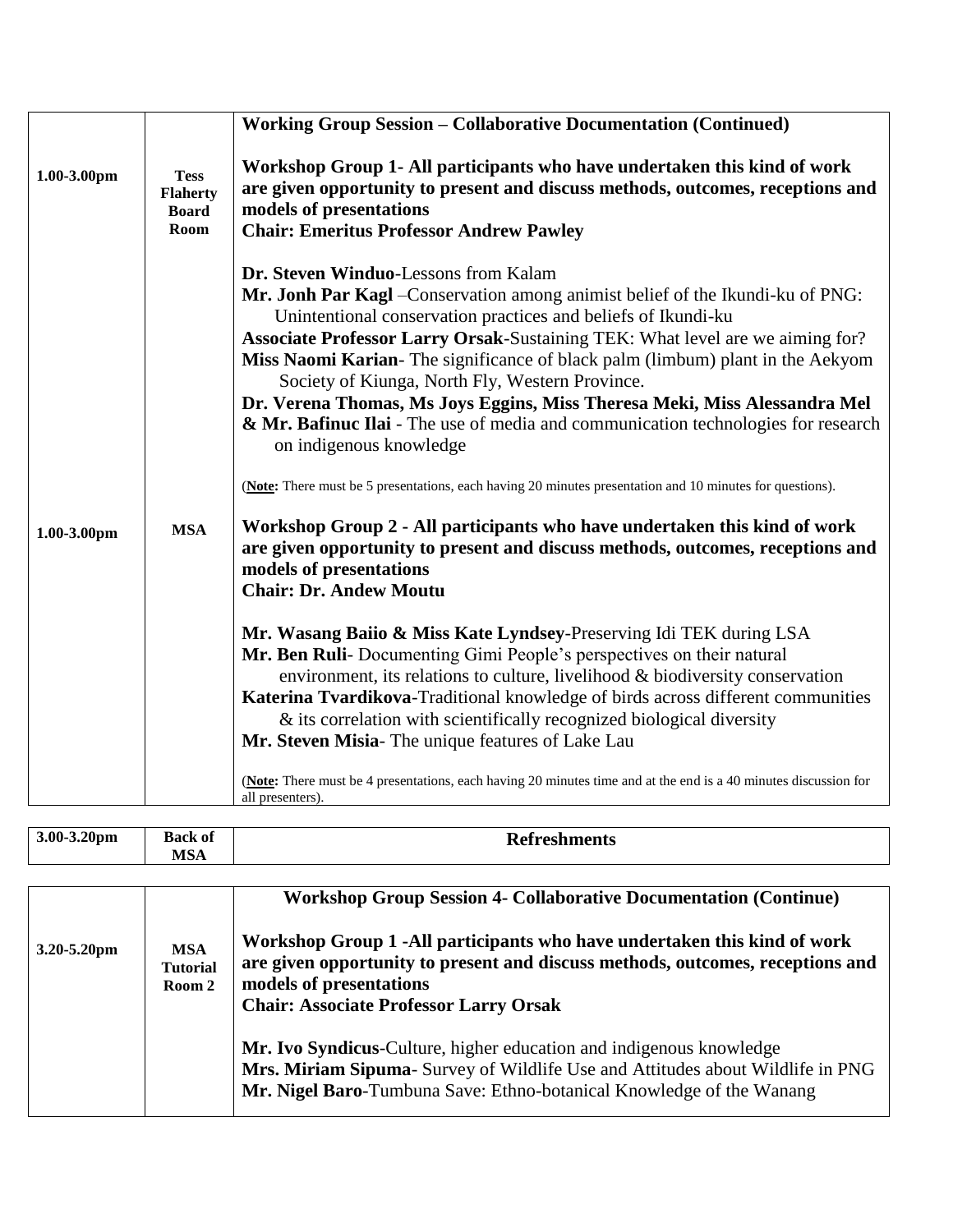|             |                                                        | Community                                                                                                                                                                                                                                    |
|-------------|--------------------------------------------------------|----------------------------------------------------------------------------------------------------------------------------------------------------------------------------------------------------------------------------------------------|
|             |                                                        | Mr. Andrian Cyril-The manhood initiation of Faiwol, Western Province                                                                                                                                                                         |
|             |                                                        | (Note: 4 presentations, each having 20 minutes time $\&$ at the end is a 40 minutes discussion for all presenters).                                                                                                                          |
| 3.20-5.20pm | <b>MSA</b>                                             | Workshop Group 2- All participants who have undertaken this kind of work<br>are given opportunity to present and discuss methods, outcomes, receptions and<br>models of presentations<br><b>Chair: Dr. Sam Kari</b>                          |
|             |                                                        | Dr. Rachel Aisoli-Orake-Strategies for sustaining traditional & environmental<br>knowledge in PNG's contemporary society: A case in the Kara Society of<br>New Ireland Province                                                              |
|             |                                                        | Dr. Darren Bito-Science in PNG: Harnessing TEK for research collaboration<br>between western science and local subsistent communities to enhance                                                                                             |
|             |                                                        | biodiversity conservation and monitoring of climate change in the tropics.<br>Miss Cecilia Paingi- The wailing bird that predicts a person's death                                                                                           |
|             |                                                        | Miss Alphonsa Lainut-The significance of Gellin (Cordylline) in Pomio Society                                                                                                                                                                |
|             |                                                        |                                                                                                                                                                                                                                              |
| 3.20-5.20pm | <b>Tess</b><br><b>Flaherty</b><br><b>Board</b><br>Room | Workshop Group 3- All participants who have undertaken this kind of work<br>are given opportunity to present and discuss methods, outcomes, receptions and<br>models of presentations- Ethno-mycological documentation<br>Chair: Dr. P. Jeya |
|             |                                                        | Mr. Stewart Wosa – Convergence of traditional myth and modern sciences in the<br>traditional knowledge system                                                                                                                                |
|             |                                                        | Mr. Alfred Kik- Ethno-mycological documentation of mushroom diversity of                                                                                                                                                                     |
|             |                                                        | Wopkola in Mul District, WHP, & investigation of antimicrobial properties                                                                                                                                                                    |
|             |                                                        | of selected species<br>Mr. John Nema-Documentation of ethno-mycological knowledge on edible and                                                                                                                                              |
|             |                                                        | non-edible mushrooms of Waefo Clan in the Siane Area, Simbu Province, PNG                                                                                                                                                                    |
|             |                                                        | Mr. Ronald Aknonero- Ethno-mycological documentation and nutrient analysis of                                                                                                                                                                |
|             |                                                        | two edible species of mushrooms from Wapkola Village, WHP, PNG.                                                                                                                                                                              |
|             |                                                        | (Note: 4 presentations, each having 20 minutes time and at the end is a 40 minutes discussion).                                                                                                                                              |

**END OF DAY 1**

| $6.30 - 9.00$ pm | Pacific<br><b>Gardens</b><br>Hotel | <b>Welcome Dinner</b><br>(Movei No.1 Village Singsing Group)                                          |
|------------------|------------------------------------|-------------------------------------------------------------------------------------------------------|
|                  |                                    | Note: Staff to be picked from the University Car Park at 6.00 & drop off at 9.00 from Pacific Gardens |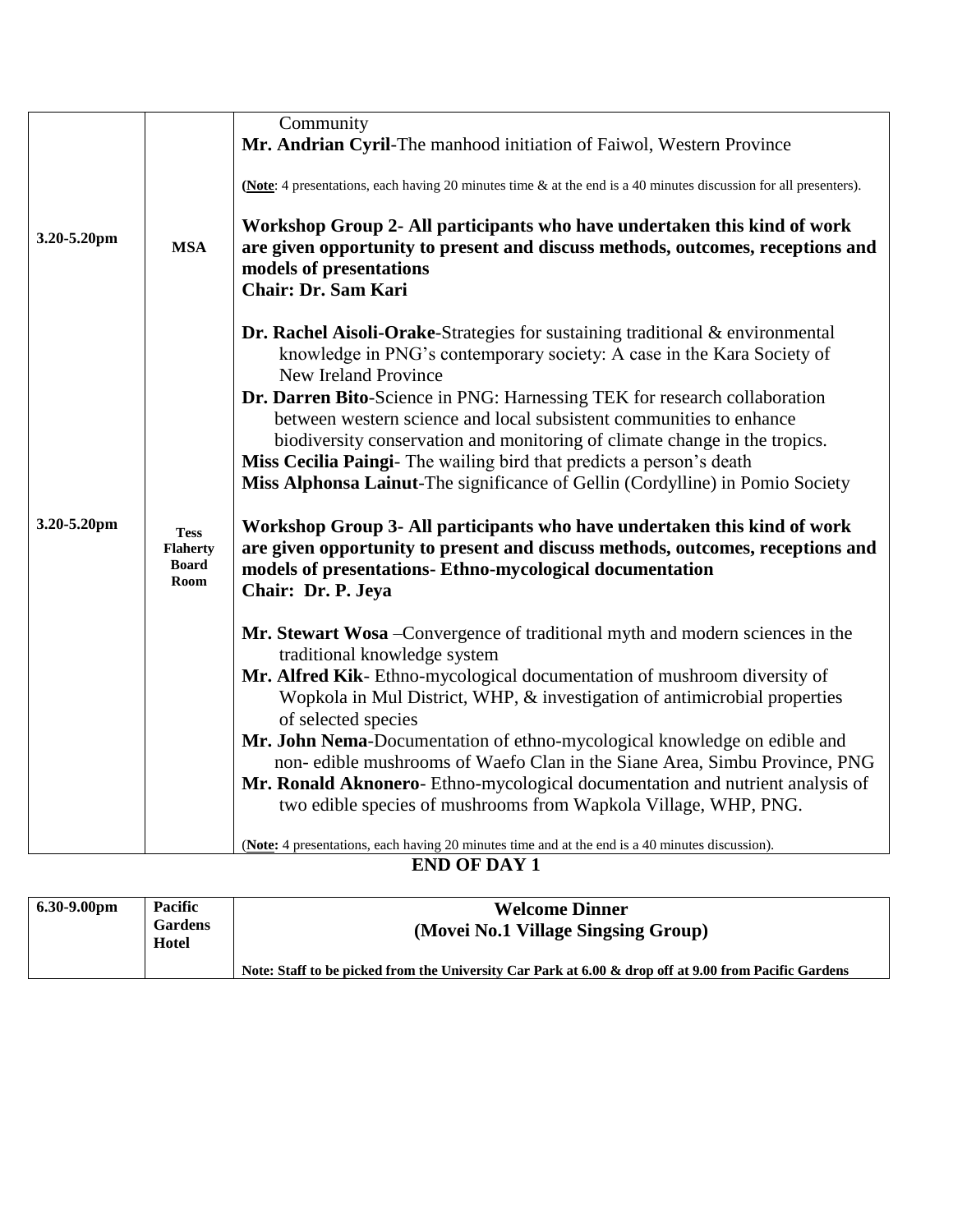|              |                 | Thursday 1 <sup>st</sup> November<br>Day 2                                                                                                                                                                                                                                                                                                                  |
|--------------|-----------------|-------------------------------------------------------------------------------------------------------------------------------------------------------------------------------------------------------------------------------------------------------------------------------------------------------------------------------------------------------------|
| <b>Time</b>  | <b>Location</b> | <b>Program</b>                                                                                                                                                                                                                                                                                                                                              |
|              |                 | <b>Plenary Session 4-Dissemination and Circulation</b>                                                                                                                                                                                                                                                                                                      |
| 8.30-10.30am | <b>MSA</b>      | <b>Topic 1: Intellectual Property Rights</b>                                                                                                                                                                                                                                                                                                                |
|              |                 | <b>Chair: Dr. Verena Thomas</b>                                                                                                                                                                                                                                                                                                                             |
|              |                 | <b>Dr. Mark Busse-</b> Debates about Intellectual Property Rights in TEK<br>Dora Jimela Kialo-What is traditional knowledge?<br><b>Professor James Leach - Reite Plants</b><br><b>Dr. Andrew Moutu-</b> The Image of thought in TKEC<br><b>Dr. Giles Lane</b> -Digital & Physical: Simple Solutions for Documenting & Sharing<br><b>Community Knowledge</b> |
|              |                 | <b>Note:</b> Keep focused on issues about access, circulation, etc, in the context of gathering and making knowledge.<br>Each presenter will have 20 minutes presentation time and between 5-7 minutes for questions.                                                                                                                                       |

| 10.30-10.50am       | <b>Back of</b><br><b>MSA</b> | <b>Refreshments</b>                                                                                                                                                                                                                                                                                                                                                                                                              |
|---------------------|------------------------------|----------------------------------------------------------------------------------------------------------------------------------------------------------------------------------------------------------------------------------------------------------------------------------------------------------------------------------------------------------------------------------------------------------------------------------|
|                     |                              | <b>Plenary Session 5- Technologies and Knowledge Sharing</b>                                                                                                                                                                                                                                                                                                                                                                     |
| 10.50-12.30<br>noon | <b>MSA</b>                   | <b>Working Group Session 1- Technologies and Knowledge Sharing-</b><br><b>Demonstration and Discussions of Possibilities, etc</b>                                                                                                                                                                                                                                                                                                |
|                     |                              | <b>Chair: Mr. Ryan Selby</b>                                                                                                                                                                                                                                                                                                                                                                                                     |
|                     |                              | Mr. John Hatton-Making the most of recording using SayMore Software<br>Dr. Nicolas Garnier-Between art and ethnographic documentation: Somuk a<br>Buka Artist of the 20 <sup>th</sup> century<br>Mr. George Sari-Mi bin stap long taim bipo<br><b>Mr. Sakarepe Kamene-The Zia Bona System: The most effective &amp; equatable</b><br>system of distributing resources and wealth amongst the Zia People of Morobe,<br><b>PNG</b> |
|                     |                              | <b>Note:</b> 4 presenter has 20 minutes time for presentation and all the 3 presenters have 20 minutes for discussion                                                                                                                                                                                                                                                                                                            |

| $12.30 - 1.00$ pm | <b>Back of</b><br>MSA | Lunch<br>(Milne Bay Students SingSing Group)               |
|-------------------|-----------------------|------------------------------------------------------------|
|                   |                       | Mushroom Project Exhibition by CNRRD, University of Goroka |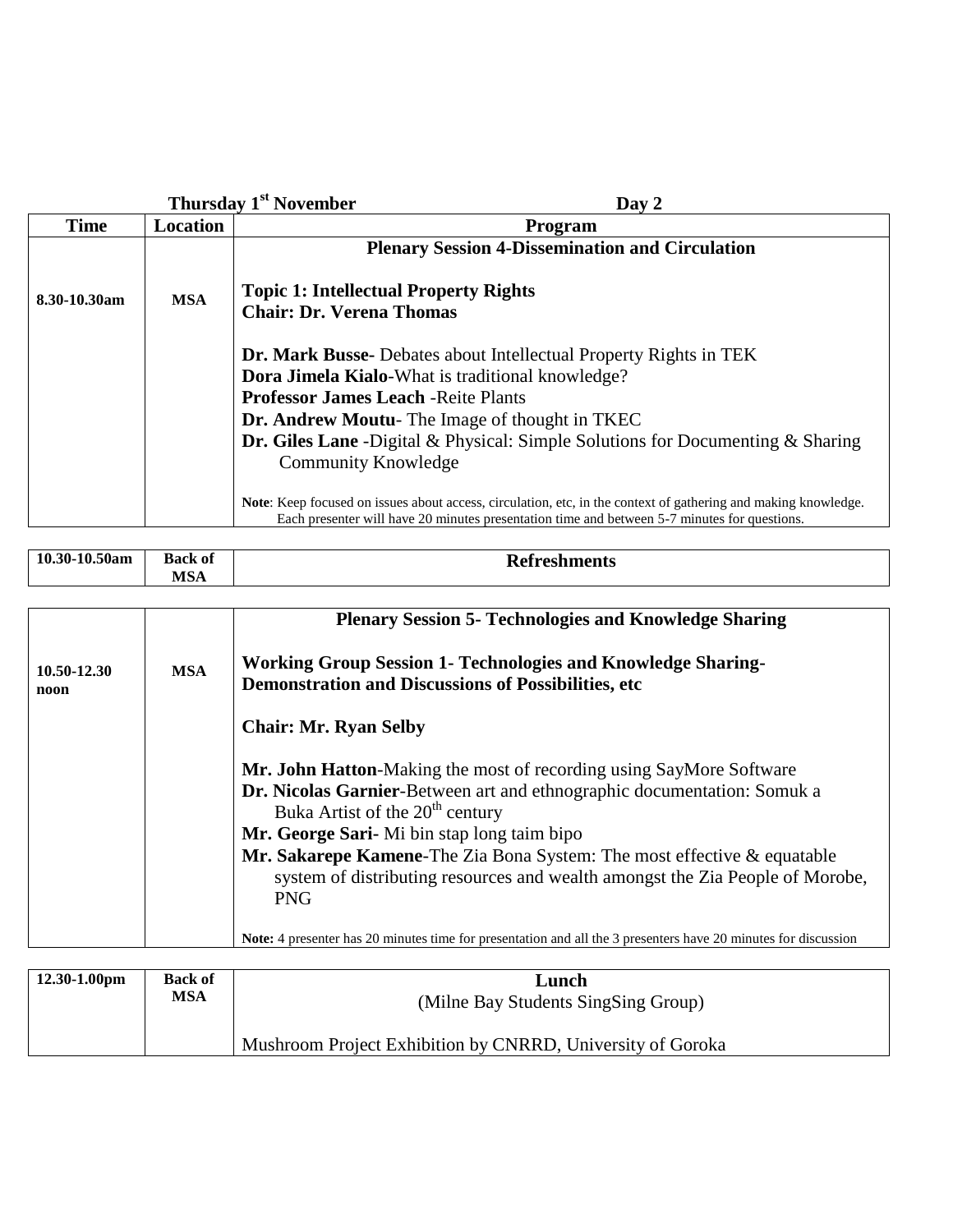|                  |                                                | <b>Workshop Group Session 6- Collaborative Documentation</b><br>(Continue from Wednesday)                                                                                        |
|------------------|------------------------------------------------|----------------------------------------------------------------------------------------------------------------------------------------------------------------------------------|
| $1.00 - 2.20$ pm | <b>MSA</b><br><b>Tutorial</b><br>Room 2        | Work Group 1 – Collaborative Documentation and the value of TEK<br><b>Chair: Dr. Sam Najike</b>                                                                                  |
|                  |                                                | Dr. Simon Foale-The importance of TEK research in contemporary marine<br>resource management                                                                                     |
|                  |                                                | Dr. Jillian Thiele-Cultural Appreciation<br>Mr. Theodore Mawe-Myths, religious cults, rituals, symbols & environmental<br>knowledge among the Mendi People of SHP, PNG Melanesia |
| $1.00 - 2.20$ pm | <b>Tess</b><br><b>Flaherty</b><br><b>Board</b> | Work Group 2 – Collaborative Documentation and the Value of TEK<br><b>Chair: Mr. Sakarepe Kamene</b>                                                                             |
|                  | Room                                           | Miss Wilma Molus- Pig Killing Ceremony a creation of indigenous knowledge and<br>practices in Yangoru, East Sepik Province, PNG                                                  |
|                  |                                                | Mr. Stanley Norbert- The Jungile Wa: About a traditional Boiken song used in the<br>contexts of gardening and mourning                                                           |
|                  |                                                | Mr. Jonh Masive - The male initiation ceremony of the Benabena People<br>Mr. Dickson Geibi- The Lepa Plant                                                                       |
| $1.00 - 2.20$ pm | <b>MSA</b>                                     | Work Group 3 – Collaborative Documentation and the value of TEK<br><b>Dr Rachel Aisoli Orake</b>                                                                                 |
|                  |                                                | Mr. Ignatius Mujijauw-Documenting TEK: Indigenous methods of using biotic and<br>abiotic organisms in the environment to forecasting hazards                                     |
|                  |                                                | Mr. Peter Channel Daren-The Megiar Village taro pudding<br>Miss Cathy Simon Bungo-Traditional remedy for unstoppable movements along the<br>Okuk Highway                         |
|                  |                                                | Miss Genevieve Samo- Traditional art of bird hunting in Alikazuha Village, Goroka<br>Mr. May Huvi-Kadodo fishing in Biala, West New Britain Province                             |
|                  |                                                | Note: Each presenter has 20 minutes for presentation and 5 minutes for discussion. Strictly follow the time<br>arrangements for Work Group 1, 2 and 3.                           |

| $2.20 - 2.40$ pm<br>- | $\mathbf{a}$<br>Back of | <b>Refreshments</b> |
|-----------------------|-------------------------|---------------------|
|                       | <b>IC I</b><br>WIJA.    |                     |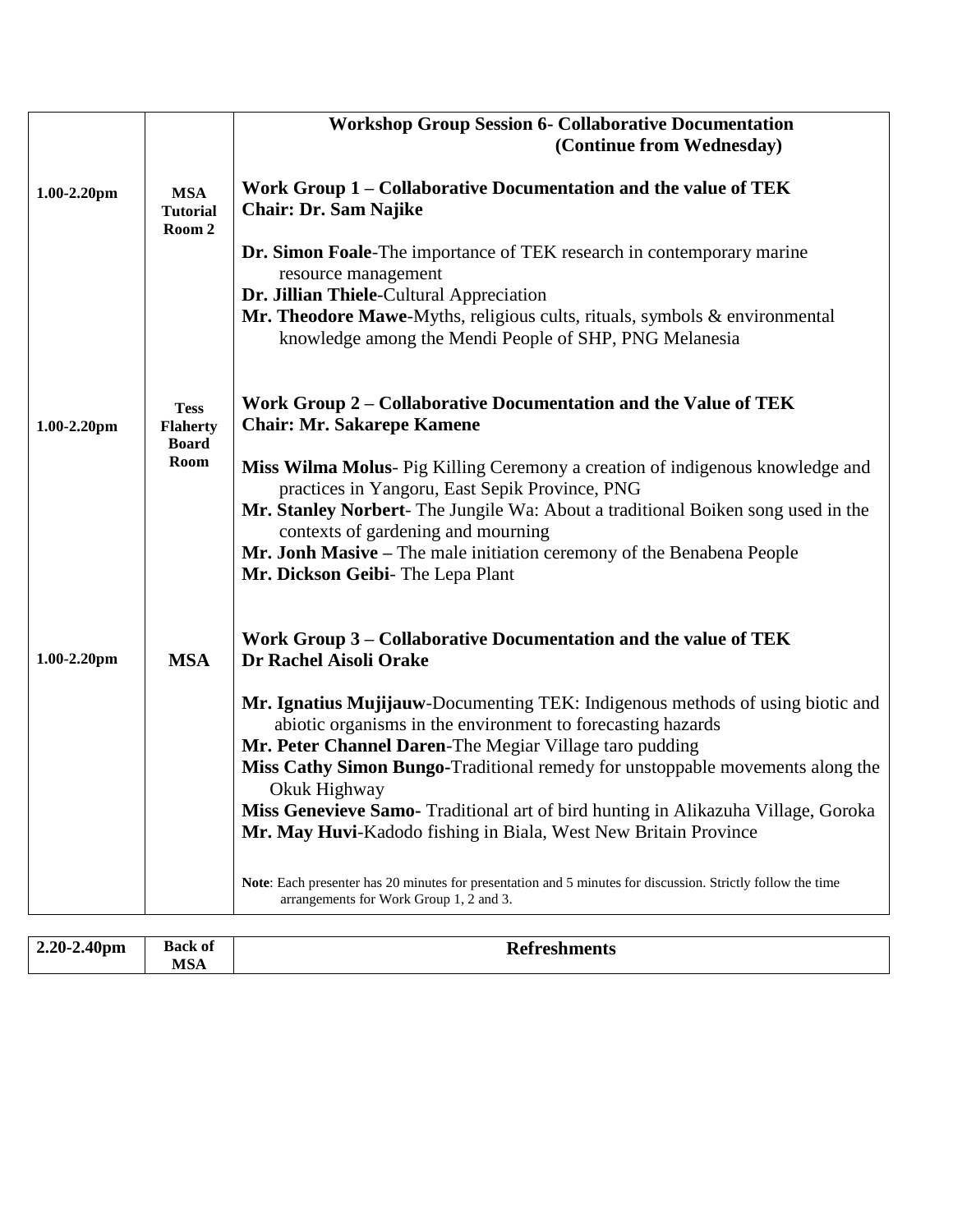|                  |            | <b>Session 7- Educational Context in PNG</b>                                                                                                                                |
|------------------|------------|-----------------------------------------------------------------------------------------------------------------------------------------------------------------------------|
| $2.40 - 4.20$ pm | <b>MSA</b> | Workshop Group 1 - Educational Context in PNG; The possibilities for forms of<br>TEK documentation into teaching materials, resources, etc.<br><b>Chair: Fr. James Siep</b> |
|                  |            | <b>Imelda Ambelye-Evaluation of university (community for development) students'</b><br>knowledge of TEK and practices                                                      |
|                  |            | Mr. Daro Avei- Participatory action research in the village                                                                                                                 |
|                  |            | Mrs. Sangion Appiee Tiu-Role of indigenous environmental knowledge in<br>biodiversity conservation and education                                                            |
|                  |            | Mrs. Emmie Betabete-Preserving TEK through bio-cultural education                                                                                                           |
|                  |            |                                                                                                                                                                             |
|                  |            | (Note: 6 presentations each in Tess Flaherty, MSA and MSA Room 2, each presenter having 20 minutes and at<br>the end is a 20 minutes discussion time for everyone)          |

## **END OF DAY 2**

| $6.30 - 9.00$ pm | UOG<br>Library | Apa Tengere's Exhibition<br>(Expressive Arts Students Performance)                                                                        |
|------------------|----------------|-------------------------------------------------------------------------------------------------------------------------------------------|
|                  |                | <b>Note:</b> Dinner for participants will be at the MSA and this will be provided by various women's groups. Starting<br>time is $5.30pm$ |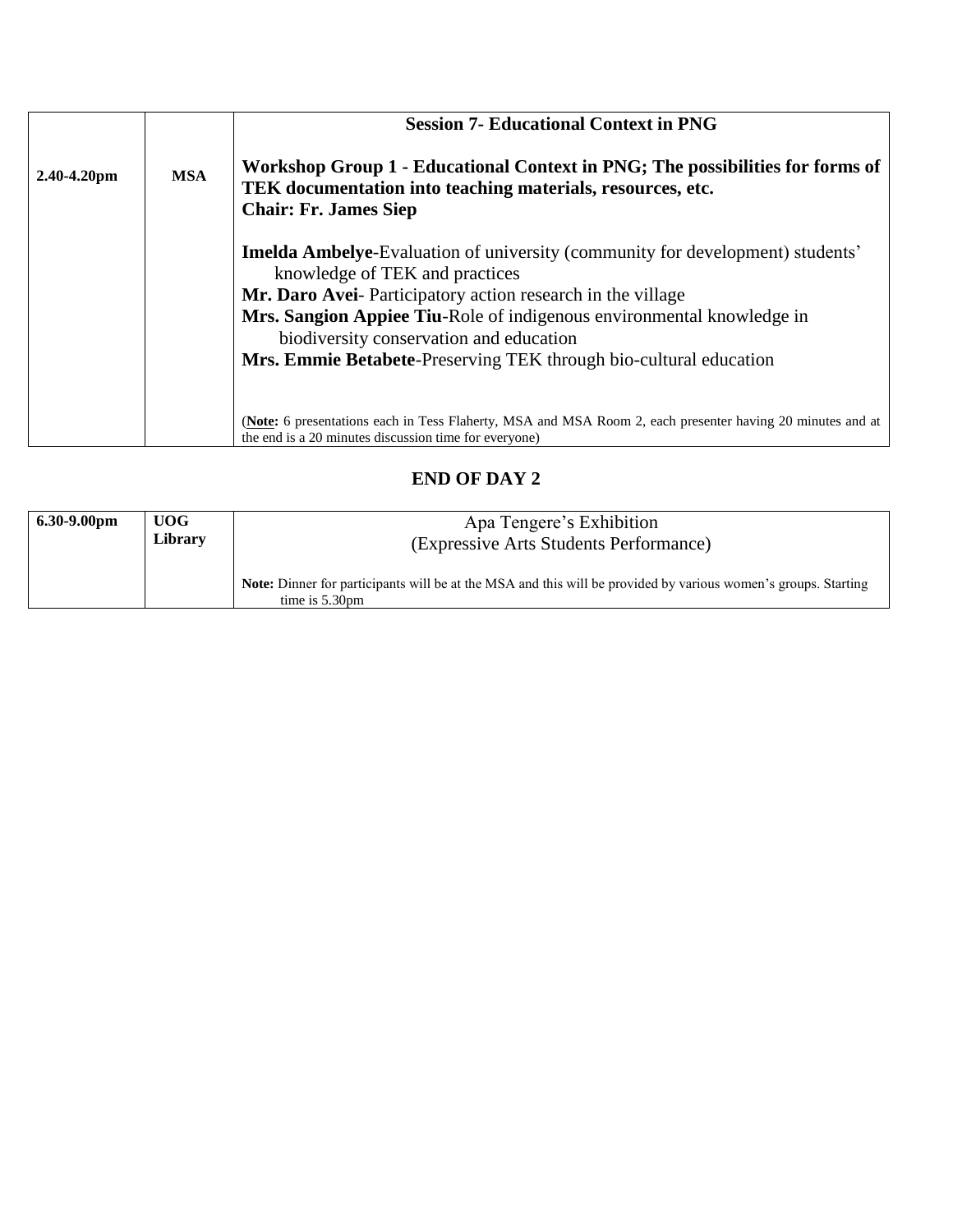|              |                                                        | Friday 2 <sup>nd</sup> November<br>Day 3                                                                                                                                                                                                      |
|--------------|--------------------------------------------------------|-----------------------------------------------------------------------------------------------------------------------------------------------------------------------------------------------------------------------------------------------|
| <b>Time</b>  | <b>Location</b>                                        | Program                                                                                                                                                                                                                                       |
|              |                                                        | <b>Workshop Session 8 - Outcomes of TEK</b>                                                                                                                                                                                                   |
| 8.30-10.30am | <b>Tess</b><br><b>Flaherty</b><br><b>Board</b><br>Room | <b>Working Group 1-</b> An outline for the first edition of a text book or manual to be<br>used in training tertiary students (including secondary school teachers) in practical<br>techniques for the documentation and dissemination of TEK |
|              |                                                        | <b>Chair: Dr. Mark Busse</b>                                                                                                                                                                                                                  |
| 8.30-10.30am | <b>MSA</b>                                             | <b>Working Group 2-</b> Plans for development of additional funding proposals for<br>development of institutional capacity and resources to undertake such documentation<br>and dissemination through formal education system in PNG          |
|              |                                                        | <b>Chair: Dr. Simon Foale</b>                                                                                                                                                                                                                 |
| 8.30-10.30am | <b>MSA</b><br><b>Tutorial</b><br>Room 2                | <b>Working Group 3-</b> Plans to connect this type of activity with the integration of TEK<br>into local-level land use planning and resource management systems in PNG                                                                       |
|              |                                                        | <b>Chair: Associate Professor Colin Filer</b>                                                                                                                                                                                                 |
|              |                                                        | Mr. Tusi Nandang, Mr. Allen Allison & Mr. Ken Longencker- Research Tourism<br>at Kamiali Village                                                                                                                                              |
|              |                                                        | Note: Tusi Nandang, Mr. Allen Allison & Mr. Ken Longencker, to present before the workshop<br>begins on local land-use planning & resource management system in PNG                                                                           |

| Kefreshments | $10.30 -$<br>10.50am | <b>Back of</b><br>MSA | <u>та</u> |
|--------------|----------------------|-----------------------|-----------|
|              |                      |                       |           |

|                       |            | <b>Session 9- Closing Ceremony and Remarks</b>                           |
|-----------------------|------------|--------------------------------------------------------------------------|
| $10.50 -$             |            | Mrs. Helen Vetunawa, Dean, School of Humanities-Gift Presentations       |
| 12.00 <sub>noon</sub> | <b>MSA</b> | <b>Associate Professor Colin Filer - Comment on Symposium Activities</b> |
|                       |            | <b>Participant-</b> Evaluative Comments on behalf of participants        |
|                       |            | Mr. Wasang Baiio, Convenor - Closing Remarks and Acknowledgements        |
|                       |            | Dr. Gairo Onagi, Vice Chancellor, University of Goroka - Formally Close  |
|                       |            | Symposium                                                                |

| $12.00 - 1.00$ pm | <b>Back of</b> | Lunch                                                      |
|-------------------|----------------|------------------------------------------------------------|
|                   | MSA            | (Expressive Arts students' performance)                    |
|                   |                | Mushroom Project Exhibition by CNRRD, University of Goroka |

| $1.15 - 4.30$ pm | <b>Near</b> | <b>Field Trip</b>                                                                                            |
|------------------|-------------|--------------------------------------------------------------------------------------------------------------|
|                  | Goroka      | Note: Field Trip will be to a local nursery involved in distribution of indigenous plants. Kindly bring your |